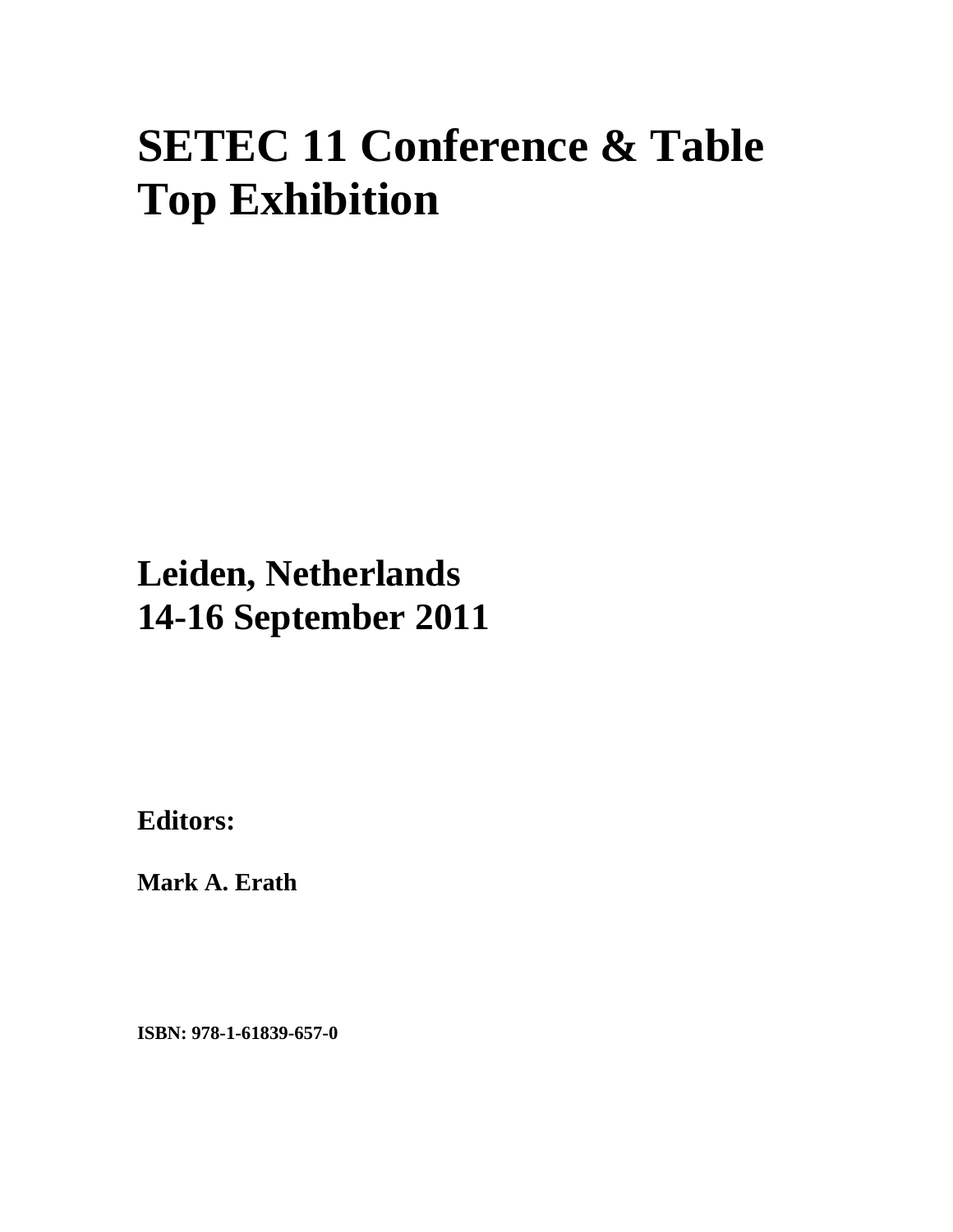**Printed from e-media with permission by:** 

Curran Associates, Inc. 57 Morehouse Lane Red Hook, NY 12571



**Some format issues inherent in the e-media version may also appear in this print version.** 

Copyright© (2011) by SAMPE Europe All rights reserved.

Printed by Curran Associates, Inc. (2012)

For permission requests, please contact SAMPE Europe at the address below.

SAMPE Europe PO Box 128 CH-4125 Riehen 2/ Basel, Switzerland

Phone: 41-61-601 87 71 Fax: 41-61-601 81 28

sebo@sampe-europe.org

### **Additional copies of this publication are available from:**

Curran Associates, Inc. 57 Morehouse Lane Red Hook, NY 12571 USA Phone: 845-758-0400 Fax: 845-758-2634 Email: curran@proceedings.com Web: www.proceedings.com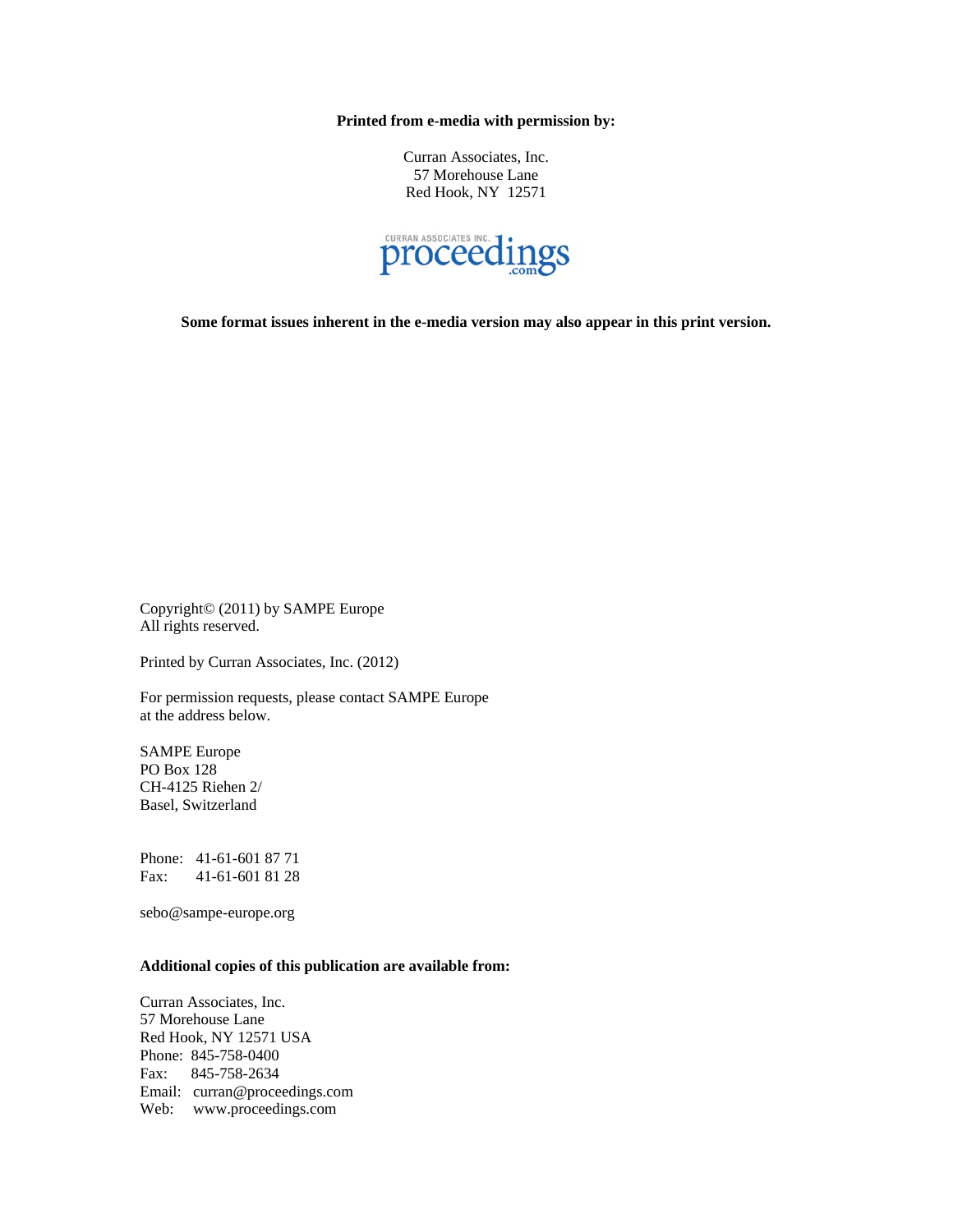## TABLE OF CONTENTS

| <b>KEY-NOTE 1</b>                                                                                                                                   |
|-----------------------------------------------------------------------------------------------------------------------------------------------------|
| <b>Use of Composites for Space Vehicles</b>                                                                                                         |
| <b>SESSION 1</b>                                                                                                                                    |
| <b>SESSION 1A: SPACE 1</b><br><b>Chairman H. Cruijssen</b>                                                                                          |
| Paper 35<br>Damage Detection in Composite Sub-Reflector Antenna based on Fibre Optic<br><b>Sensor Technology</b>                                    |
| Paper 55<br>Electrical Tomography as a Tool for the Damage Assessment of Composite<br><b>Structures</b>                                             |
| Paper 61<br>Nano Composite meeting the Demands of Space Applications                                                                                |
| Paper 69<br><b>Fiber Steering for Space Sandwich Structures</b><br>Speaker: W.J. Paalberends, AIRBORNE Technology Centre, NL-2497 GB Den Haag 50    |
| <b>SESSION 1B: MODELLING &amp; TESTING</b><br><b>Chairman R. Akkerman</b>                                                                           |
| Paper <sub>06</sub><br>Damage Initiation Thresholds in Textile Composites and Fatigue Life Limits<br>Paper 07<br><b>Simulating Composites Crush</b> |
|                                                                                                                                                     |
| Paper 27<br><b>Virtual Testing of Composites</b><br>Speaker: W. Wilson, FOKKER Landing Gear B.V., Helmond, The Netherlands 74                       |
| Paper 67<br>Structural Validation of FEM Simulations on a Safety-critical CFRP Aircraft<br>Component                                                |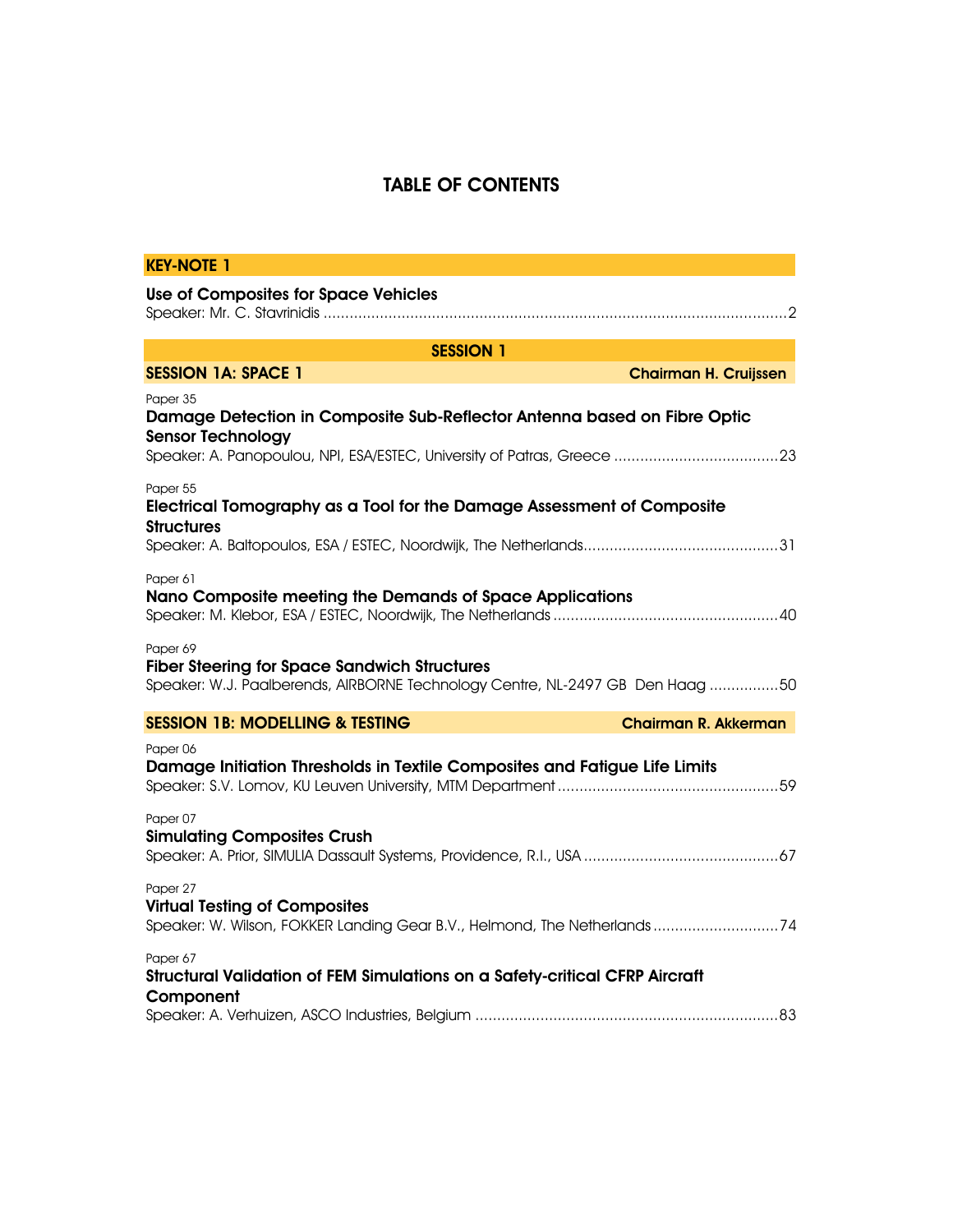| <b>SESSION 2</b>                                                                                                                                                                                                                                              |
|---------------------------------------------------------------------------------------------------------------------------------------------------------------------------------------------------------------------------------------------------------------|
| <b>SESSION 2A: TAPAS</b><br><b>Chairman B. Beral</b>                                                                                                                                                                                                          |
| Paper 29<br>The TAPAS project: Introduction by Ingrid Houthuysen, Agentschap NL (Dutch<br>government agency of the ministry of Economic Affairs, Agriculture and Innovation)<br>Speaker: A. Offringa, FOKKER Aerostructures BV Hoogeveen, The Netherlands  92 |
| Paper 30<br>TAPAS: Induction Welding of Thermoplastic Stiffeners on large Fuselage Panels<br>Speaker: M. van Wijngaarden., KVE BV., NL-2497GB - Den Haag, The Netherlands93                                                                                   |
| Paper 36<br>TAPAS: Thermoplastic stiffened Panels for Fuselage Application                                                                                                                                                                                    |
| Paper 63<br>AFP for Thermoplastic tailored Blanks and Stringers<br>Speaker: M. Verkade, AIRBORNE Technology Centre BV, Den Haag, The Netherlands105                                                                                                           |
| <b>SESSION 2B: REPAIR</b><br><b>Chairman J. Degrieck</b>                                                                                                                                                                                                      |
| Paper 58<br>Design and Manufacture of Bonded Composite Repairs<br>Speaker: R.J.C. Creemers, National Aerospace Laboratory, NLR, NL-8316 PR Marknesse114                                                                                                       |
| Paper 62<br>Repair of Primary Aircraft Structures with Advanced Hybrid Materials<br>Speaker: J.W. Gunnink, GTM Advanced Products - & Delft University of Technology122                                                                                        |
| Paper 73<br>Low Cost Tools for Large Repairs Structures, Prototypes or One-Off Productions<br>Speaker: F. Collombet, Toulouse University Institut Clément Ader, F-31077 Toulouse123                                                                           |
| Paper 84<br><b>Composite Repairs - Regulation (Bonded Structure/Repair/Extended Repairs)</b><br>Speaker: S. Waite, EASA European Aviation Safety Agency, D-50452 Köln, Germany 131                                                                            |
| <b>SESSION 3</b>                                                                                                                                                                                                                                              |
| <b>SESSION 3A: AUTOMATION 1</b><br><b>Chairman K. Drechsler</b>                                                                                                                                                                                               |
| Paper 16<br>Laser assisted Processing of Thermoplastic Composite Structures                                                                                                                                                                                   |
| Paper 23<br>A New Fibre Placement Technology for flexible 2D and 3D Hybrid Preforms<br>Speaker: L. Friedrich, Faserinstitut Bremen e.V., D-28359 Bremen, Germany 163                                                                                          |
| Paper 32<br><b>Thermoforming Process with new Tempered Tooling Design</b><br>Speaker: C. Peters, Faserinstitut Bremen e.V., D-28359 Bremen, Germany177                                                                                                        |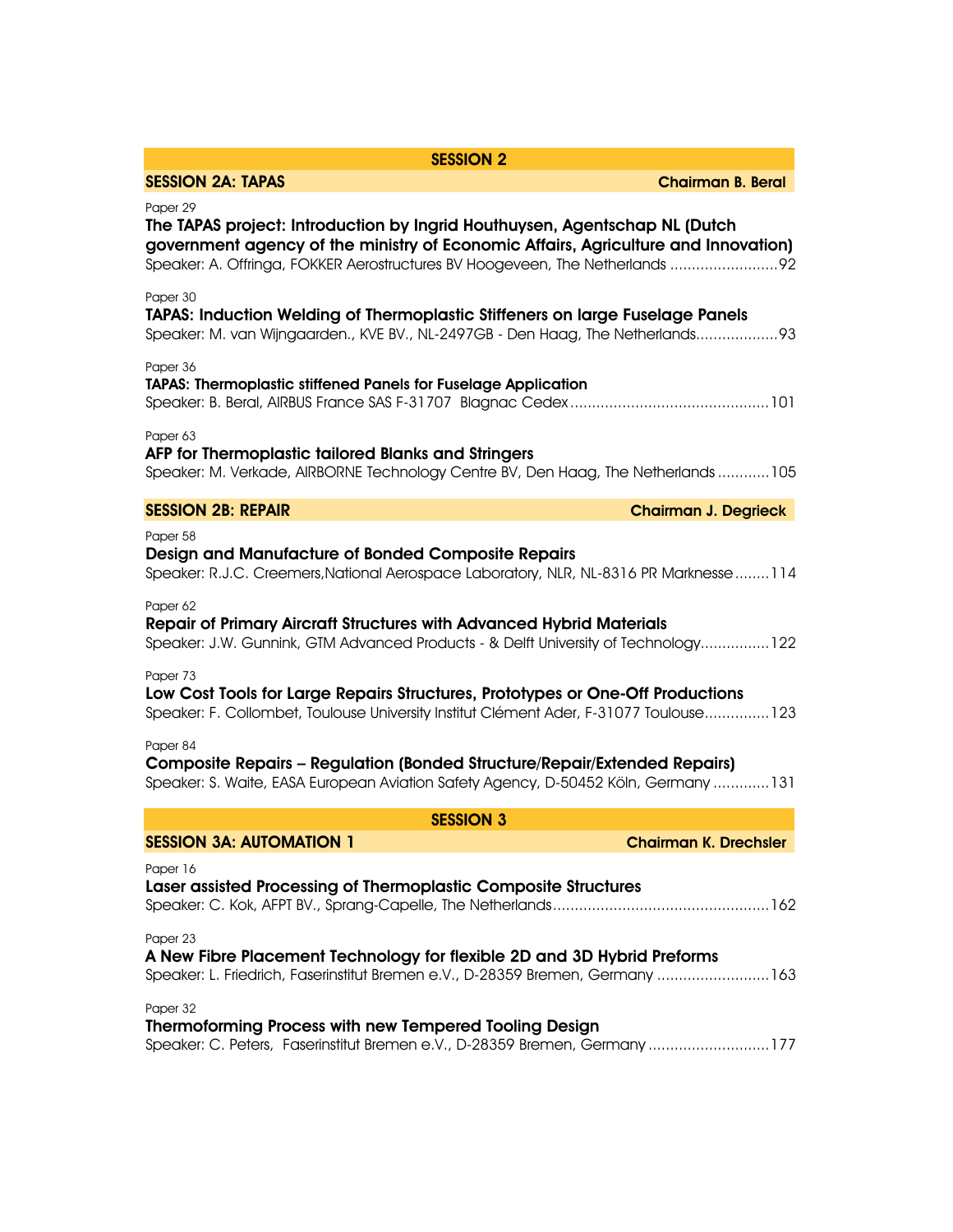| Paper 52<br><b>Press Forming of tailored CFRTP Products</b><br>Speaker: S. Hooning, Dutch Thermoplastic Components BV., Almere, The Netherlands185                                                                       |
|--------------------------------------------------------------------------------------------------------------------------------------------------------------------------------------------------------------------------|
| Paper 89<br><b>Fiber Placement for AP-PLY Composite Components</b><br>Speaker: M. Nagelsmit, National Aerospace Laboratory NLR., NL-8316 PR Marknesse The                                                                |
| <b>SESSION 3B: DESIGN</b><br><b>Chairman L. Cohen</b>                                                                                                                                                                    |
| Paper 13<br>Nondestructive Characterization of the Elastic Properties of Orthotropic<br><b>Composites with Ultrasound</b><br>Speaker: J. Degrieck, University of Gent, Material Science & Engineering Dept. B-9052       |
| Paper 14<br>Low-Cost Composite Structures: Pitfalls and How to avoid them<br>Speaker: G. Ghilai, Israel Aerospace Industries LTD., Ben Gurion Internat. Airport212                                                       |
| Paper 34<br>Flexible Matrix Composites for use in Pneumatic Actuation Tubes for Morphing<br><b>Aero-Structures</b><br>Speaker: J. Kirn, EADS Innovation Works Aeromechanic Systems, D-85221 Ottobrunn 220                |
| Paper 40<br><b>Towards Structural Fatigue Evaluation in Composite Structures</b><br>Speaker: R.C. Alderliesten, Delft University of Technology, Delft, The Netherlands228                                                |
| Paper 41<br>Application of Bonded Metal and Hybrid Straps for improving the Damage<br><b>Tolerance of Thin Metallic Skins</b>                                                                                            |
| <b>KEY-NOTE 2</b>                                                                                                                                                                                                        |
| KBW, Knowledge Based Engineering, the missing Link in Design Evolution                                                                                                                                                   |
| <b>SESSION 4</b>                                                                                                                                                                                                         |
| <b>SESSION 4A: INFUSION &amp; RTM</b><br><b>Chairman A. Mills</b>                                                                                                                                                        |
| Paper 08<br>Fast Impregnation of Complex Shapes for the Manufacturing of High Performance<br><b>Composites and its associated Tooling</b><br>Speaker: C. Dransfeld, Fachhochschule Nordwest-Schweiz, CH-5210 Windisch251 |
| Paper 10<br>Quality Assurance System for Aircraft Structural Profile Preforms                                                                                                                                            |
| Paper 37<br>Application of Composite Material for the Manufacturing of Large Transport Aircraft<br><b>Slats</b>                                                                                                          |
|                                                                                                                                                                                                                          |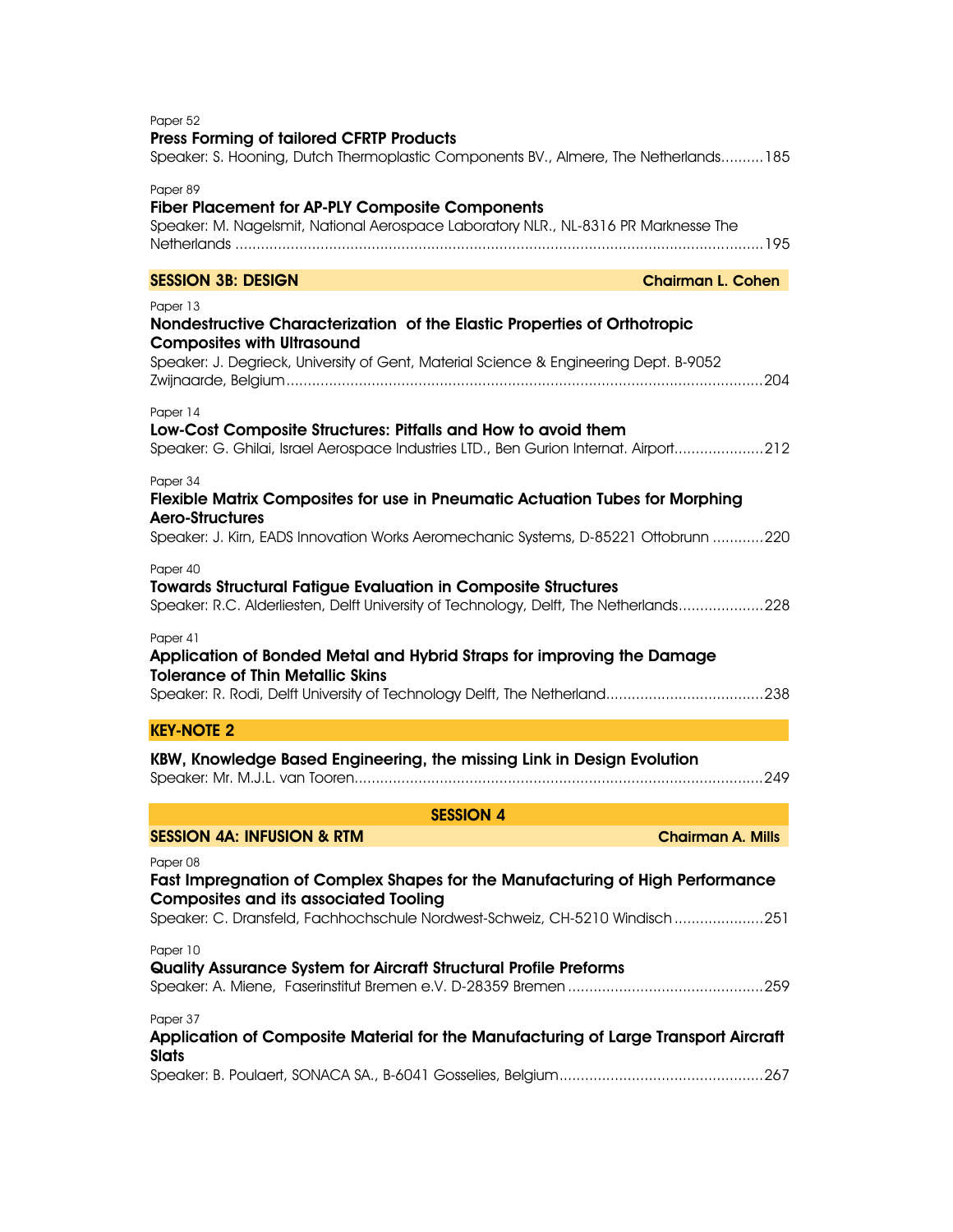Paper 68

Why Preforming can be kept simple: A Comparison of RTM and SQRTM Out-of-Autoclave Processes for the Manufacturing & Qualification of Integrated Structures Speaker: A. Bertin, COEXPAIR SA., B-5190 SPY .......................................................................... 268

## SESSION 4B: THERMOPLASTIC Chairman H. Bersee

Paper 12

#### Macro-Mechanical and Microscopic Study of the fatigue Damage Behaviour of a Carbon Fabric/PPS Thermoplastic Composite Speaker: W. Van Paepegem, University of Gent, Materials Science Dept., B-9052 Gent.........277

| Paper 39                                                                                                                                     |
|----------------------------------------------------------------------------------------------------------------------------------------------|
| <b>Thermoforming of Sandwiches into Complex Shapes</b><br>Speaker: J. Krena, LETOV Letecka Vyroba Ltd., Latecoere Group, CZ-199 02 Praha 9 - |
|                                                                                                                                              |
|                                                                                                                                              |
| Paper 43<br>AFP Technologies for High Performance Thermoplastics: Characterization of                                                        |
| <b>Mechanical Performance and Output Rate</b>                                                                                                |
| Speaker: H.P.J. de Vries, National Aerospace Laboratory, NLR, Amsterdam,                                                                     |
|                                                                                                                                              |
| Paper 48                                                                                                                                     |
| <b>Thermoplastic Compound Compression Molding</b>                                                                                            |
| Speaker: A. Jongbloed, Kok & Van Engelen NL-2497GB Den Haag, The Netherlands 304                                                             |
|                                                                                                                                              |
| <b>SESSION 5</b>                                                                                                                             |
| <b>SESSION 5A: K B E</b><br><b>Chairman M. Van Tooren</b>                                                                                    |
| Paper 25                                                                                                                                     |
| <b>Test-Analysis Correlation Environment for Composite Aerostructures</b>                                                                    |
|                                                                                                                                              |
| Paper 51                                                                                                                                     |
| Design and Analysis of Modified Support Structure for a Star Sensor of a Satellite                                                           |
| Speaker: S. Shreyas, R.V. College of Engineering., Bangalore - 560059, Karnataka, India 321                                                  |
| Paper 85                                                                                                                                     |
| Multidisciplinary Design Optimization and Knowledge-based Engineering for                                                                    |
| <b>Integrated Wing Design</b>                                                                                                                |
|                                                                                                                                              |
| <b>SESSION 5B: TOOLING</b><br><b>Chairman E. Shahidi</b>                                                                                     |
| Paper 53                                                                                                                                     |
| Carbon Foam for Aerospace Composite Tooling: Analysis of Stress in Foam                                                                      |
| Speaker: K. Alam, Ohio University, Dept. of Mechanical Engineering, Athenes, OH 45701 339                                                    |
| Paper 79                                                                                                                                     |
| New Molding Technology for Carbon Fiber Applications using Induction Heating                                                                 |
| Speaker: J. Fritsch, ROCTOOL, F-73375 Le Bourget-du-Lac, Cedex, France 347                                                                   |
| Paper 81                                                                                                                                     |
| Out of Autoclave Composite Tooling for in Autoclave use                                                                                      |
|                                                                                                                                              |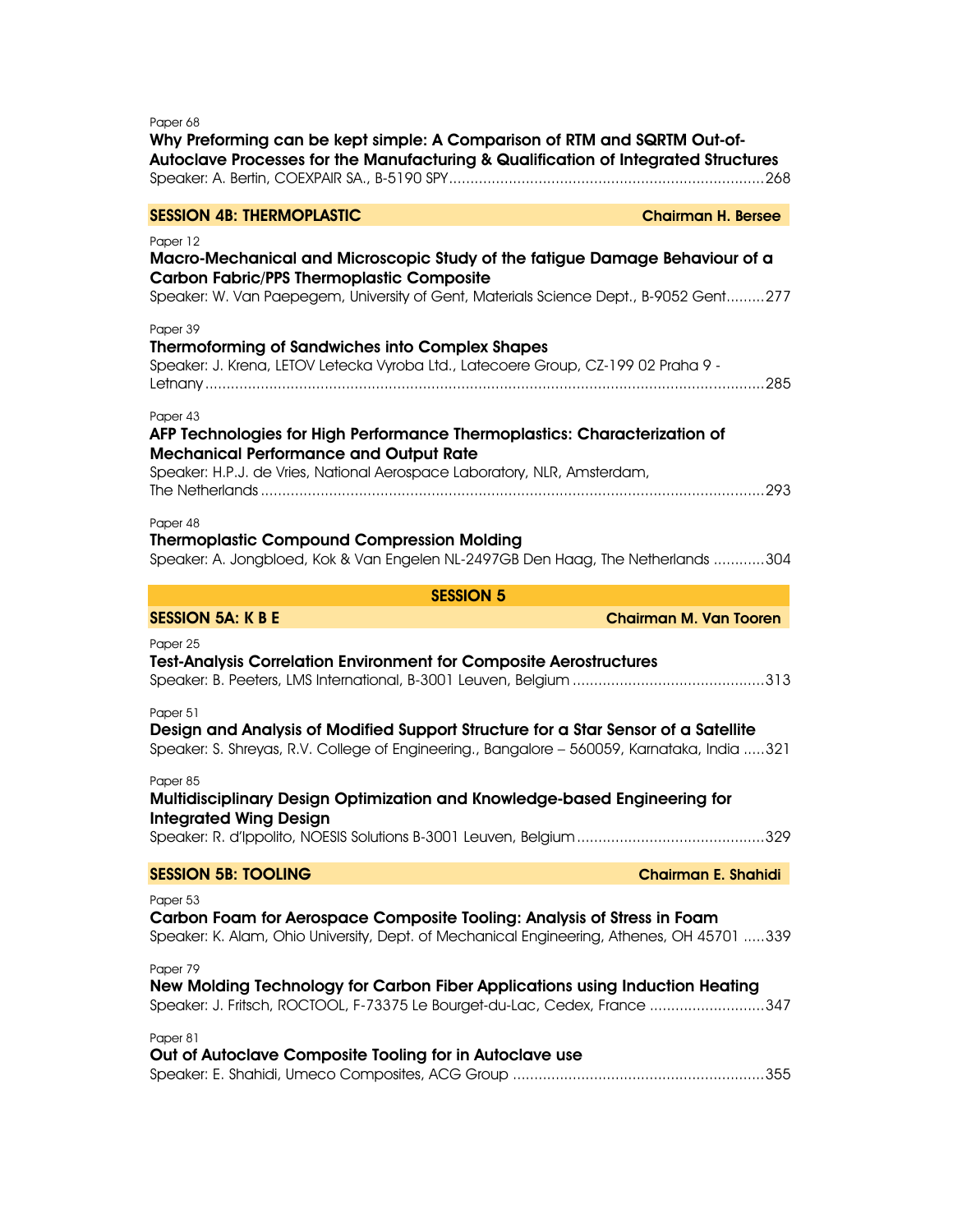| <b>SESSION 6</b>                                                                                                                                                                                                               |                                |
|--------------------------------------------------------------------------------------------------------------------------------------------------------------------------------------------------------------------------------|--------------------------------|
| <b>SESSION 6A: AUTOMATION 2</b>                                                                                                                                                                                                | <b>Chairman C. Weimer</b>      |
| Paper 21<br>Modelling of Automated Layup Processes for Improved Efficiency and Sustainability                                                                                                                                  |                                |
| Paper 46<br>Novel Automation Technologies for an efficient Production of Fiber Reinforced<br>Plastics (FRP) Structures at a Glance<br>Speaker: J. Schilp, Technische Universität München, IWB Anwenderzentrum Augsburg D-86153 |                                |
| Paper 76<br>Automated high Rate Manufacture of Automotive Composites StrucTUREs via<br><b>Compression Moulding (ARMATURE)</b><br>Speaker: A. Ryder, Umeco Composites Structural Materials, Heanor, Derbyshire, UK 419          |                                |
| Paper 28<br><b>Prospective Strategies for Composite Production</b><br>Speaker: A. Schnabel, RWTH Aachen University Institut für Textiltechnologie, Aachen,                                                                     |                                |
| <b>SESSION 6B: NEW MATERIALS</b>                                                                                                                                                                                               | <b>Chairman I. Verpoest</b>    |
| Paper 11<br>All-aromatic Liquid Crystal Polymers for Cryogenic and High-Temperature<br><b>Composite Applications</b><br>Speaker: T.J. Dingemans, Delft University of Technology Faculty of Aerospace Engineering,              |                                |
| Paper 18<br>Processing and Characterization of PETI Composites Fabricated by High<br><b>Temperature VARTM</b><br>Speaker: S. Ghose, National Institute of Aerospace Hampton, VA 23666, USA465                                  |                                |
| Paper 47<br>Thin Ply Technology for High Performance Composite Structures<br>Speaker: G. Rocher & T. Ricard, North Thin Ply Technology, CH-1305 Penthalaz-Cossonay,<br>Switzerland                                             | .473                           |
| Paper 80<br>Supression of Damage Development in Carbon Fiber/Epoxy Composites with<br><b>Carbon Nanotubes</b><br>Speaker: L. Gorbatikh, KU University Leuven, MTM Department, B-3001 Heverlee, Belgium  481                    |                                |
| <b>SESSION 7</b>                                                                                                                                                                                                               |                                |
| <b>SESSION 7A: SPACE 2</b>                                                                                                                                                                                                     | <b>Chairman R. Bureo Dacal</b> |
|                                                                                                                                                                                                                                |                                |

## Developments in ESA for the Future Launcher Preparatory Programme

Speaker: D. Jaredson, European Space Agency ESA, Noordwijk, The Netherlands ................. 490